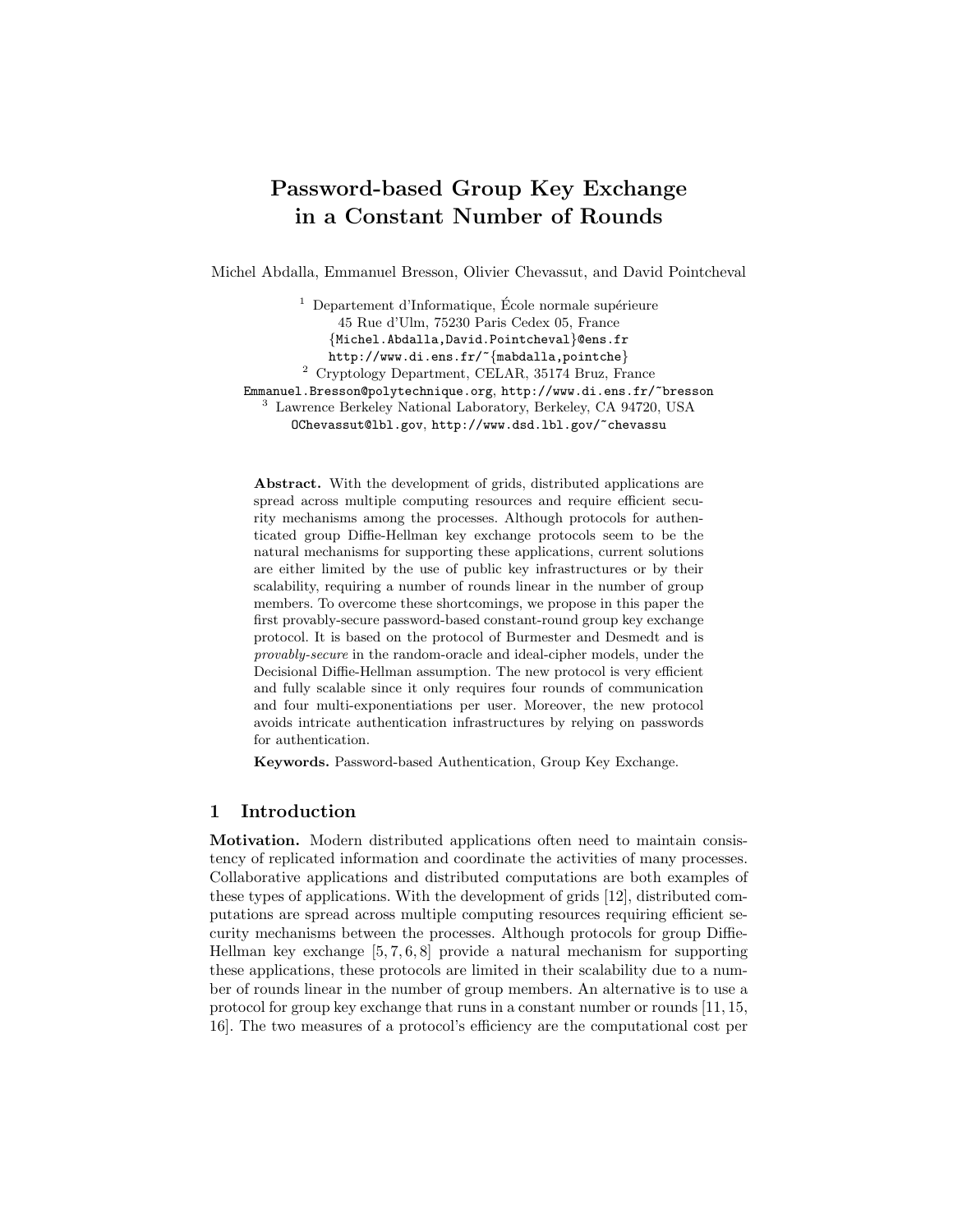member and the communication complexity (number of protocol rounds) of the given protocol. Since the Moore's laws has told us that computing power grows faster than communication power, it is therefore natural to trade communication power for computing power in a group key exchange protocol.

A password is the ideal authentication means to exchange a session key in the absence of public-key infrastructures or pre-distributed symmetric keys. In a group, the sharing of a password among the members greatly simplifies the setup of distributed applications [7, 11]. An example of distributed applications could simply be the networking of all the devices attached to a human. Low-entropy passwords are easy for humans to remember, but cannot of course guarantee the same level of security as high-entropy secrets such as symmetric or asymmetric keys. The most serious attack against a password-based protocol is the so-called dictionary attack: the attacker recovers the password and uses it to impersonate the legitimate user. The low-entropy feature makes the job of the attacker easier since the attacker (off-line) runs through all the possible passwords in order to obtain partial information and to maximize his success probability. The minimum required from a protocol is security against this attack.

Contributions. In the present paper, we study the problem of scalable protocols for authenticated group Diffie-Hellman key exchange. Many researchers have studied and found solutions to this problem in the context of a Public-Key Infrastructure (PKI), yet a (secure) solution had to be found in the context of a (short) password shared among the members of the group. Two attempts in this direction are due to Dutta and Barua [11] and to Lee, Hwang, and Lee [17]. Unfortunately, adding authentication services to a group key exchange protocol is a not trivial since redundancy in the flows of the protocol can open the door to different forms of attacks. In fact, in Section 3, we briefly describe attacks against the schemes of Dutta and Barua [11] and of Lee, Hwang, and Lee [17]. Then, in Section 4, we show how to add password-authentication services to the Burmester and Desmedt scheme [9, 10]. Our protocol is provably secure in the random-oracle [4] and ideal-cipher models [3] under the Decisional Diffie-Hellman assumption.

Related Work. Following the work of Bresson et al. on the group Diffie-Hellman key exchange problem [5, 7, 6, 8], several researchers have developed similar protocols but that run in a constant number of rounds. Katz and Yung [15] added authentication services to the original Burmester and Desmedt's protocol [9, 10]. Later, Kim, Lee and Lee extended the work of Katz and Yung to take into account the notion of dynamicity in the membership [16]. The problem of adding password-authentication services followed shortly after. In [7], Bresson et al. proposed the first solution to the group Diffie-Hellman key exchange problem in the password-based scenario. Their protocol, however, has a total number of rounds which is linear in the total number of players in the group. In [11, 17], two different password-based versions of Burmester-Desmedt protocol were proposed along with proofs in the random-oracle and ideal-cipher models. Unfortunately, the latter two schemes are not secure.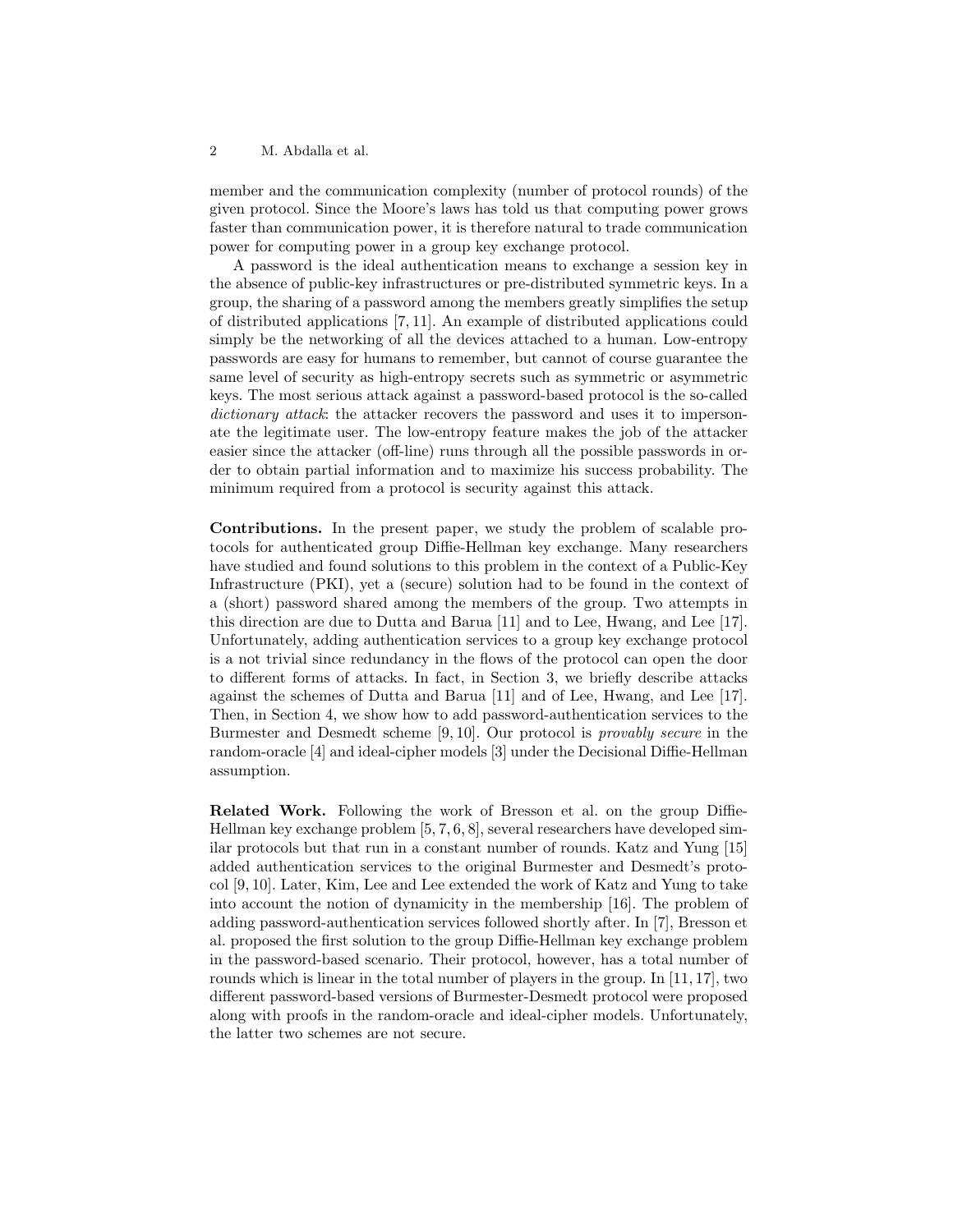Outline of the paper. The paper is organized as follows. In Section 2, we recall the security model usually used for password-based group Diffie-Hellman key exchange. This model was previously defined in [7], but also takes advantage of [1]. In Section 3 we recall Burmester-Desmedt scheme and describe attacks against the schemes of Dutta and Barua [11] and of Lee, Hwang, and Lee [17]. In Section 4, we describe the mechanics behind our protocol. In Section 5, we show that our protocol is *provably-secure* in the random-oracle and ideal-cipher models under the Decisional Diffie-Hellman assumption.

## 2 Security Model

## 2.1 Password-Based Authentication

In the password-based authentication setting, we assume each player holds a password pw drawn uniformly at random from the dictionary Password of size N. This secret of low-entropy (N is often assumed to be small, *i.e.* typically less than a million) will be used to authenticate the parties to each other

Unfortunately, one cannot prevent an adversary to choose randomly a password in the dictionary and to try to impersonate a player. However such on-line exhaustive search (even if  $N$  is not so large) can easily be *limited* by requiring a minimal time interval between successive failed attempts or locking an account after a threshold of failures. Security against such active attacks is measured in the number of passwords the adversary can "erase" from the candidate list after a failure.

On the other hand, off-line exhaustive search cannot be limited by such practical behaviors or computational resources considerations. Hopefully, they can be prevented if the protocol is carefully designed and ensures that no information about the password can leak from passively eavesdropped transcripts, but also from active attacks.

## 2.2 Formal Definitions

We denote by  $U_1, \ldots, U_n$  the parties that can participate in the key exchange protocol P. Each of them may have several instances called oracles involved in distinct, possibly concurrent, executions of P. We denote  $U_i$  instances by  $U_i^j$ . The parties share a low-entropy secret  $pw$  which is uniformly drawn from a small dictionary Password of size N.

The key exchange algorithm  $P$  is an interactive protocol between the  $U_i$ 's that provides the instances with a session key sk. During the execution of this protocol, the adversary has the entire control of the network, and tries to break the privacy of the key.

Remark 1 In the "constant-round" protocols that we will study, simultaneous broadcasts are intensively used. However we do not make any assumption about the correctness of the latter primitive: it is actually a multi-cast, in which the adversary may delay, modify, or cancel the message sent to each recipient independently.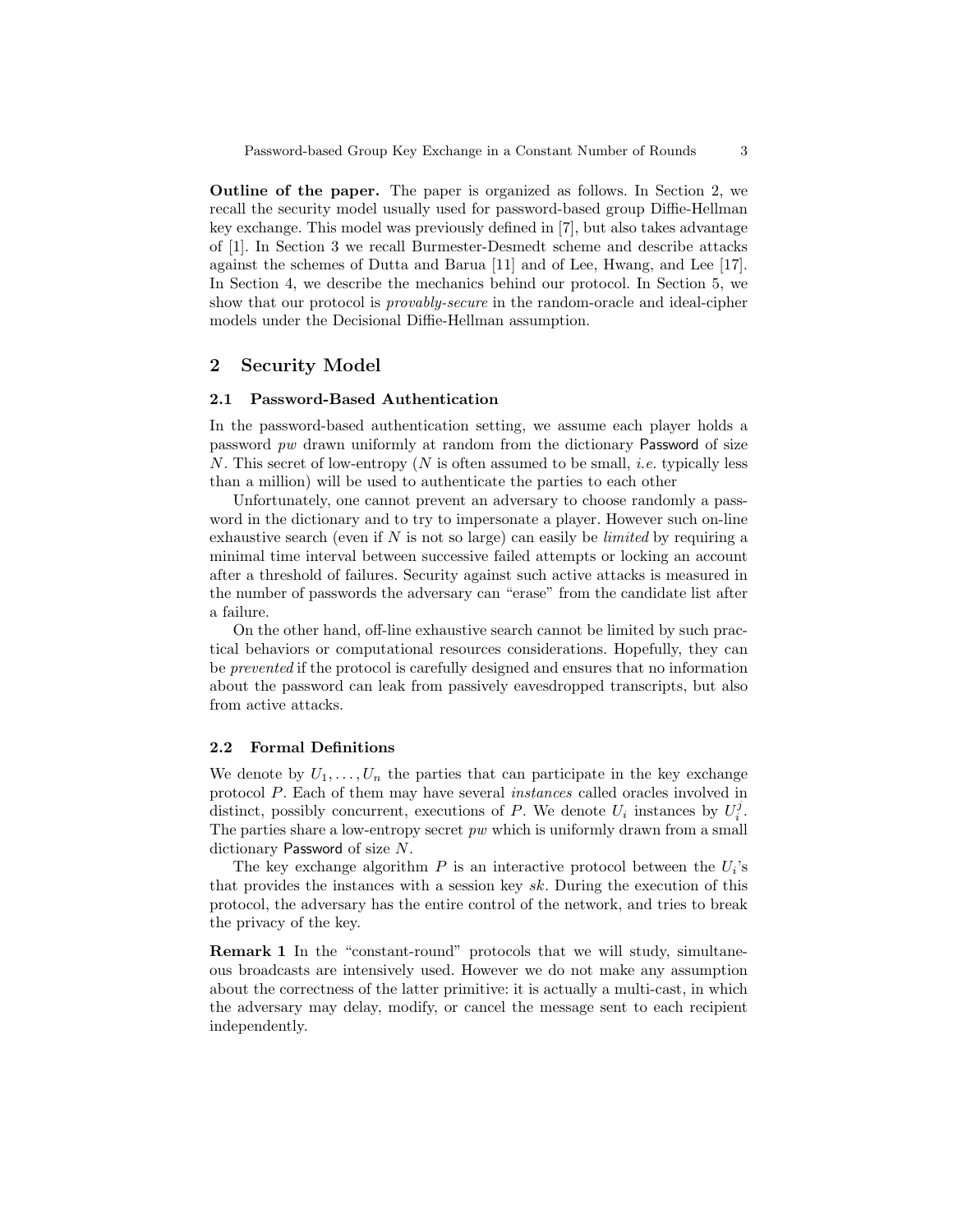In the usual security model [7], several queries are available to the adversary to model his capability. We however enhance it with the Real-or-Random notion for the semantic security [1] instead of the Find-then-Guess. This notion is strictly stronger in the password-based setting. And actually, since we focus on the semantic security only, we can assume that each time a player accepts a key, the latter is revealed to the adversary, either in a real way, or in a random one (according to a bit  $b$ ). Let us briefly review each query:

- $-$  Send $(U_i^j, m)$ : This query enables to consider active attacks by having A sending a message to any instance  $U_i^j$ . The adversary  $\mathcal A$  gets back the response  $U_i^j$ generates in processing the message  $m$  according to the protocol  $P$ . A query Send(Start) initializes the key exchange algorithm, and thus the adversary receives the initial flows sent out by the instance.
- Test<sup>b</sup> $(U_i^j)$ : This query models the misuse of the session key by instance  $U_i$  $(known-key attacks)$ . The query is only available to A if the attacked instance actually "holds" a session key. It either releases the actual key to A, if  $b = 1$ or a random one, if  $b = 0$ . The random keys must however be consistant between users in the same session. Therefore, a random key is simulated by the evaluation of a random function on the view a user has of the session: all the partners have the same view, they thus have the same random key (but independent of the actual view.)

Remark 2 Note that it has been shown [1] that this query is indeed enough to model known-key attacks —where Reveal queries, which always answer with the real keys, are available—, and makes the model even stronger. Even though their result has only been proven in the two-party and three-party scenarios, one should note that their proof can be easily extended to the group scenario.

As already noticed, the aim of the adversary is to break the privacy of the session key (a.k.a., semantic security). This security notion takes place in the context of executing  $P$  in the presence of the adversary  $A$ . One first draws a password pw from Password, flips a coin  $b$ , provides coin tosses to  $A$ , as well as access to the  $\text{Test}^b$  and Send oracles.

The goal of the adversary is to guess the bit  $b$  involved in the Test queries, by outputting this guess  $b'$ . We denote the **AKE** advantage as the probability that A correctly guesses the value of b. More precisely we define  $\overline{\text{Adv}}^{\text{ake}}_P(\mathcal{A}) =$  $2 \Pr[b = b'] - 1$ . The protocol P is said to be  $(t, \epsilon)$ -**AKE-secure** if A's advantage is smaller than  $\epsilon$  for any adversary A running with time t.

## 2.3 On the Simplification of the Model

In previous models, Execute queries were introduced to model passive eavesdropping. However, they can easily be simulated using the Send queries. In our analysis, we refine the way to deal with the adversary possible behaviors. We will denote by  $q_{\text{active}}$  the number of messages the adversary produced by himself (thus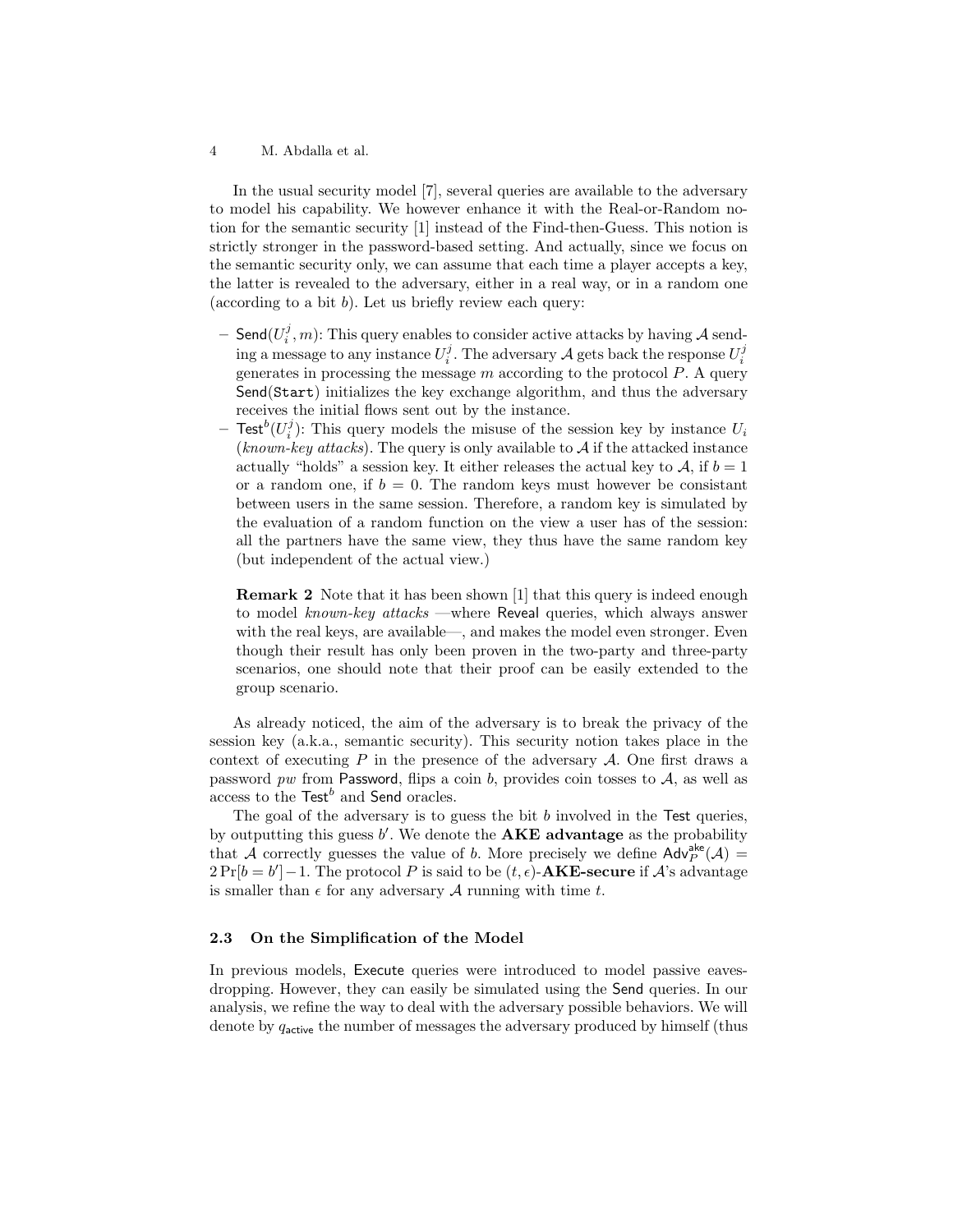without including those he has just forwarded). This number upper-bounds the number of on-line "tests" the adversary performs to guess the password. And we denote by  $q_{\text{session}}$  the total number of sessions the adversary has initiated:  $nq_{\text{session}}$ , where  $n$  is the size of the group, upper-bounds the total number of messages the adversary has sent in the protocol (including those he has built and those he has just forwarded). We emphasize that this is stronger than considering only Execute and Send queries: while being polynomially equivalent, the two models are not tightly equivalent, since the adversary does not need to know in advance if he will forward all the flows, or be active when a new session starts. Moreover, suppressing the Execute queries makes the model even simpler.

The best we can expect with such a scheme is that the adversary erases no more than 1 password for each *session* in which he plays actively (since there exists attacks which achieve that in any password-based scheme.) However, in our quite efficient scheme, we can just prevent the adversary from erasing more than 1 password for each player he tries to impersonate (we will even show our proof is almost optimal.)

# 3 Preliminaries

The best starting point for an efficient password-based group key exchange, and namely if one wants a constant-round protocol, is the scheme proposed by Burmester and Desmedt [9, 10] at Eurocrypt 94 and later formally analyzed by Katz and Yung in 2003 [15].

#### 3.1 The Burmester and Desmedt Protocol

In the Burmester-Desmedt scheme, one considers a cyclic group G generated by g, in which the Decisional Diffie-Hellman (DDH) assumption holds. The protocol works as follows, where all the indices are taken modulo n (between 1 and n), and  $n$  is the size of the group:

- Each player  $U_i$  chooses a random exponent  $x_i$  and broadcasts  $z_i = g^{x_i}$ ;
- − Each player computes the  $Z_i = z_{i-1}^{x_i}$  and  $Z_{i+1} = z_i^{x_{i+1}} = z_{i+1}^{x_i}$ , and broadcasts  $X_i = Z_{i+1}/Z_i$ ;
- Each player computes his session key as  $K_i = Z_i^n X_i^{n-1} X_{i+1}^{n-2} \cdots X_{i+n-2}$ .

It is easy to see that for any *i*, we have  $K_i = \prod_{j=1}^{j=n} Z_j = g^{x_1 x_2 + x_2 x_3 + \dots + x_n x_1}$ .

## 3.2 A Naive Password-Based Approach

We immediately note that encrypting values in the second round would lead to a trivial dictionary attack, since the product of all values is equal to 1. One may want to enhance the Burmester and Desmedt's protocol by using a password pw to "mask" the first round only. One then comes up to the simple protocole, using a mask of the form  $h^{pw}$ , where h is another generator of the group  $\mathbb{G}$ , whose discrete logarithm in the base  $g$  is unknown [2]: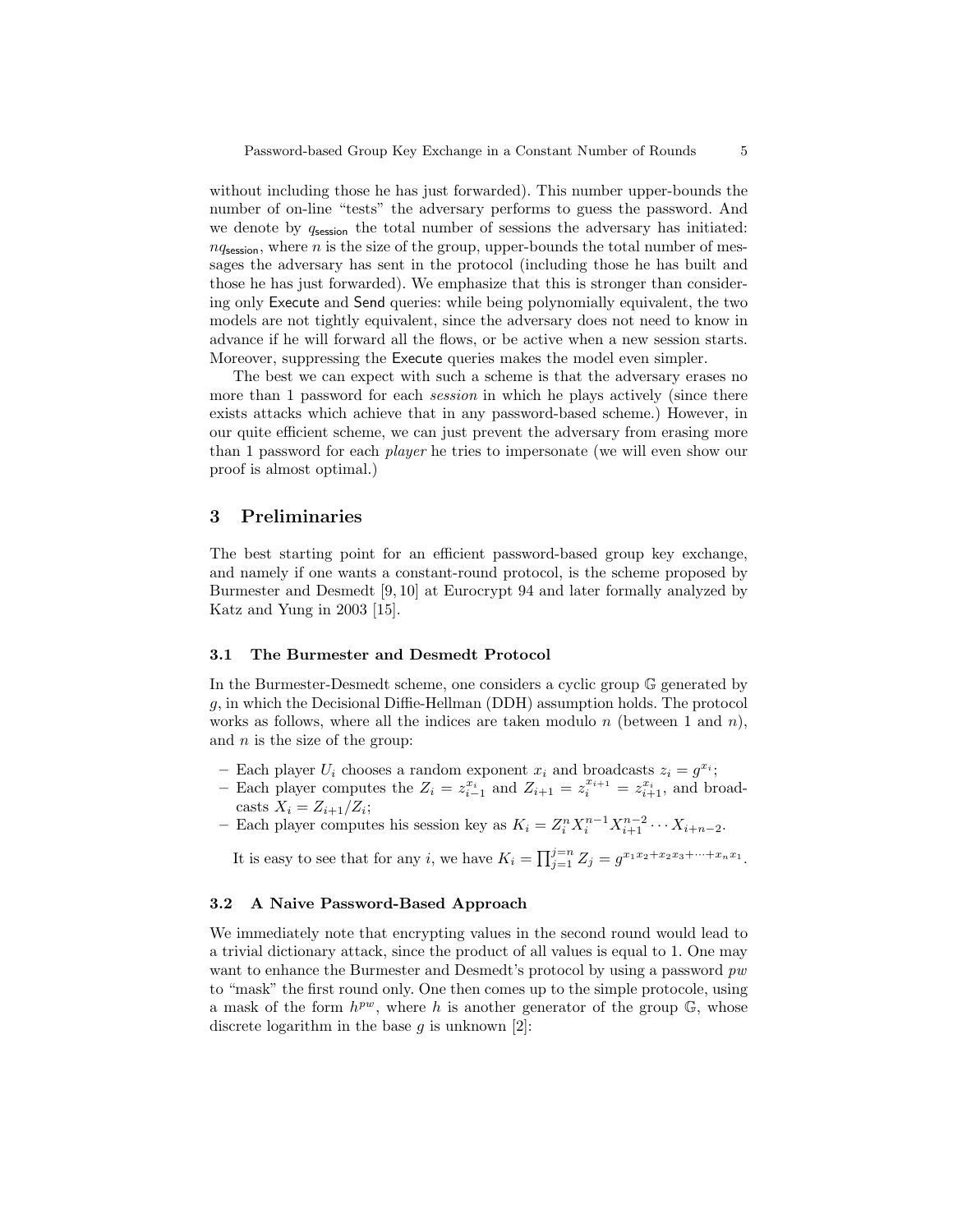- 6 M. Abdalla et al.
	- Each player  $U_i$  chooses a random exponent  $x_i$ , computes  $z_i = g^{x_i}$  and broadcasts  $z_i^* = z_i h^{pw};$
	- Each player extracts  $z_{i-1}$  and  $z_{i+1}$ , and computes the  $Z_i = z_{i-1}^{x_i}$  and  $Z_{i+1} =$  $z_i^{x_{i+1}} = z_{i+1}^{x_i}$ . He then broadcasts  $X_i = Z_{i+1}/Z_i$ ;
	- Each player computes his secret as  $K_i = Z_i^n X_i^{n-1} X_{i+1}^{n-2} \cdots X_{i+n-2}$

Thereafter, one can add any key confirmation and/or any intricate key extraction (even in the random oracle model, such as  $sk_i = H(V$ iew,  $K_i)$ ), but it does not help. Indeed, the homomorphic property of this "masking" technique allows active attacks from the adversary: Assume that the adversary impersonates players  $U_1$  and  $U_3$  and sends for the first round  $z_1^* = g^{u_1}$  and  $z_3^* = g^{u_3}$ , for known values  $u_1$  and  $u_3$ . On the second round, the adversary waits for receiving  $X_2$ from player  $U_2$ :

$$
X_2 = \left(\frac{z_3}{z_1}\right)^{x_2} = g^{x_2(u_3 - u_1)} = \left(\frac{z_2}{h^{pw}}\right)^{u_3 - u_1}.
$$

Then one knows that  $h^{pw} = z_2/X_2^{(u_1-u_3)^{-1}}$  $2^{(u_1 - u_3)}$ , which can be easily checked off-line: a dictionary attack.

Furthermore, one can be easily convinced that any mechanism such as proof of knowledge, commitments, etc. to "enforce" the adversary to properly construct his values are useless against this attack, since in the above attack, the adversary plays "honestly".

## 3.3 The Dutta and Barua Protocol

Dutta and Barua [11] proposed a variant of the Kim-Lee-Lee protocol [16] presented at Asiacrypt '04. It makes use of the ideal-cipher model, instead of a simple mask as above, and is claimed to be secure against dictionary attacks:

- Each player  $U_i$  chooses a random exponent  $x_i$ , as well as a random key  $k_i$ , computes  $z_i = g^{x_i}$ , and broadcasts  $z_i^* = \mathcal{E}_{pw}(z_i);$
- Each player extracts  $z_{i-1}$  and  $z_{i+1}$ , and computes the  $K_i^L = \mathcal{H}(z_{i-1}^{x_i}) =$  $\mathcal{H}(g^{x_{i-1}x_i})$  and  $K_i^R = \mathcal{H}(z_i^{x_{i+1}}) = \mathcal{H}(z_{i+1}^{x_i}) = \mathcal{H}(g^{x_ix_{i+1}})$ . For  $i = 1, ..., n-1$ ,  $U_i$  computes  $X_i = K_i^L \oplus K_i^R$ , while  $U_n$  computes  $X_n = k_n \oplus K_n^R$ ; For  $i = 1, \ldots, n-1, U_i$  broadcasts  $\mathcal{E}'_{pw}(k_i || X_i)$ , while  $U_n$  broadcasts  $\mathcal{E}''(\tilde{X}_n)$ ;
- $-$  After decryption, they can all recover all the  $k_i$ , and then the common session key is set as  $sk = \mathcal{H}(k_1 \| \dots \| k_n)$ .

Unfortunately, their protocol contains another source of redundancy that can be exploited by an attacker: the encryption algorithm of all users use the password as their encryption key. Therefore, a simple attack against their scheme runs as follows: the adversary plays the role of user  $U_3$ , with honest users  $U_1$ and  $U_2$ . When the adversary receives  $z_1^* = \mathcal{E}_{pw}(z_1)$  and  $z_2^* = \mathcal{E}_{pw}(z_2)$ , he sets  $z_3^* = Z_1^*$ , sends it to users  $U_1$  and  $U_2$ , and waits for their responses. Note that setting  $z_3^* = Z_1^*$  implicitly sets  $x_3 = x_1$ . At this point, the adversary knows that  $K_2^L = \mathcal{H}(g^{x_1 x_2})$  and  $K_2^R = \mathcal{H}(g^{x_2 x_3}) = \mathcal{H}(g^{x_1 x_2})$ , and thus  $X_2 = 0^k$  (where k is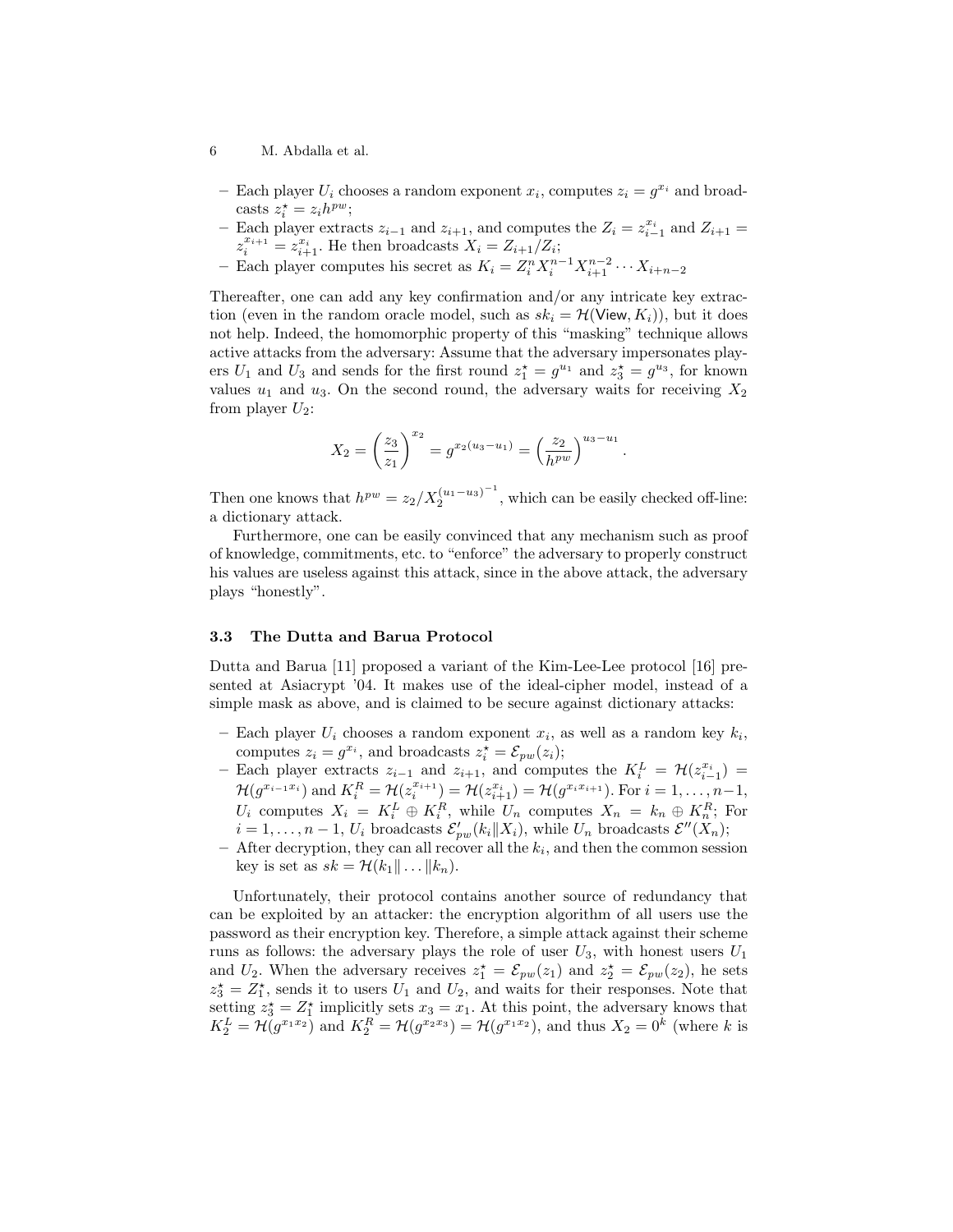the output length of the function  $\mathcal{H}$ ). Upon receiving  $\mathcal{E}'_{pw}(k_2||X_2)$  from  $U_2$ , he can perform an off-line dictionary attack that immediately leads to the correct password, since this will be the only one decrypting this value to  $k_2||0^k$ .

This confirms the fact that converting a provably-secure scheme into a password-based protocol is not a simple task. The main problem we observe with the above scheme is the unique way in which the initial messages of all users are encrypted, allowing attacks where one player can easily replay messages from another player. Thus, to avoid problems such as these, one should at least make sure that the encryption key used by each user is unique to that user. In fact, this is one of the features of the protocol that we present in the next section.

## 3.4 The Lee-Hwang-Lee Protocol

In [17], Lee, Hwang, and Lee proposed another password-based version of the Burmester-Desmedt protocol, which makes use of the random-oracle and idealcipher models. Let  $\mathcal E$  be an ideal cipher and let  $\mathcal H$  and  $\mathcal H'$  be random oracles. Their protocol works as follows:

- Each player  $U_i$  chooses a random exponent  $x_i$ , computes  $z_i = g^{x_i}$ , and broadcasts  $(U_i, z_i^* = \mathcal{E}_{pw}(z_i));$
- Each player  $U_i$  extracts  $z_{i-1}$  and  $z_{i+1}$ , computes  $K_i = \mathcal{H}(z_{i+1}^{x_i}) = \mathcal{H}(g^{x_i x_{i+1}})$ ,  $K_{i-1} = \mathcal{H}(z_{i-1}^{x_i}) = \mathcal{H}(g^{x_{i-1}x_i}), w_i = K_{i-1} \oplus K_i$ , and broadcasts  $(U_i, w_i)$ .
- Each player  $U_i$  first computes the values  $K_j = \mathcal{H}(g^{x_{j-1}x_j})$  for  $j = 1, \ldots, n$ , using the values  $w_j$  that were broadcasted in the second round. Next, each player  $U_i$  sets  $sk = \mathcal{H}'(\mathcal{H}(g^{x_1x_2})\|\ldots\|\mathcal{H}(g^{x_{n-1}x_n})\|\mathcal{H}(g^{x_nx_1}))$  as the common session key.

To show that the protocol above is not secure, we present the following simple attack against the semantic security of the session key. First, we start two sessions with player  $U_1$  using  $\{U_1, \ldots, U_4\}$  as the group. Let  $x_1$  and  $x_1'$  be the corresponding values chosen by the two instances of player  $U_1$  in each of these sessions and let  $(U_1, z_1^* = \mathcal{E}_{pw}(g^{x_1})$  and  $(U_1, z_1'^* = \mathcal{E}_{pw}(g^{x_1'})$  be the corresponding values outputted by these instances. For the instance that outputted  $(U_1, z_1^*)$ , we provide to it the values  $(U_2, z_1^{\prime\star})$ ,  $(U_3, z_1^{\star})$ , and  $(U_4, z_1^{\prime\star})$ , as the first-round messages of players  $U_2$ ,  $U_3$ , and  $U_4$ . This implicitly makes  $K_1 = K_2 = K_3 = K_4 = \mathcal{H}(g^{x_1'x_1})$ . Likewise, for the instance that outputted  $(U_1, z_1^{\prime\star})$ , we provide to it the values  $(U_2, z_1^*)$ ,  $(U_3, z_{1}^*)$ , and  $(U_4, z_1^*)$ , as the first-round messages of players  $U_2$ ,  $U_3$ , and  $U_4$ . This implicitly makes  $K'_1 = K'_2 = K'_3 = K'_4 = \mathcal{H}(g^{x'_1 x_1})$ . As a result,  $w_1 = w_2 = w_3 = w_4 = 0$  and  $w'_1 = w'_2 = w'_3 = w'_4 = 0$  and, thus, we can easily compute the appropriate second-round messages for players  $U_2$ ,  $U_3$ , and  $U_4$  in both sessions. Moreover, the session keys of these two sessions are the same. Thus, we can ask test queries to both instances of player  $U_1$  and check whether we get back the same value. This should be the case whenever the output of test oracle is the actual session key.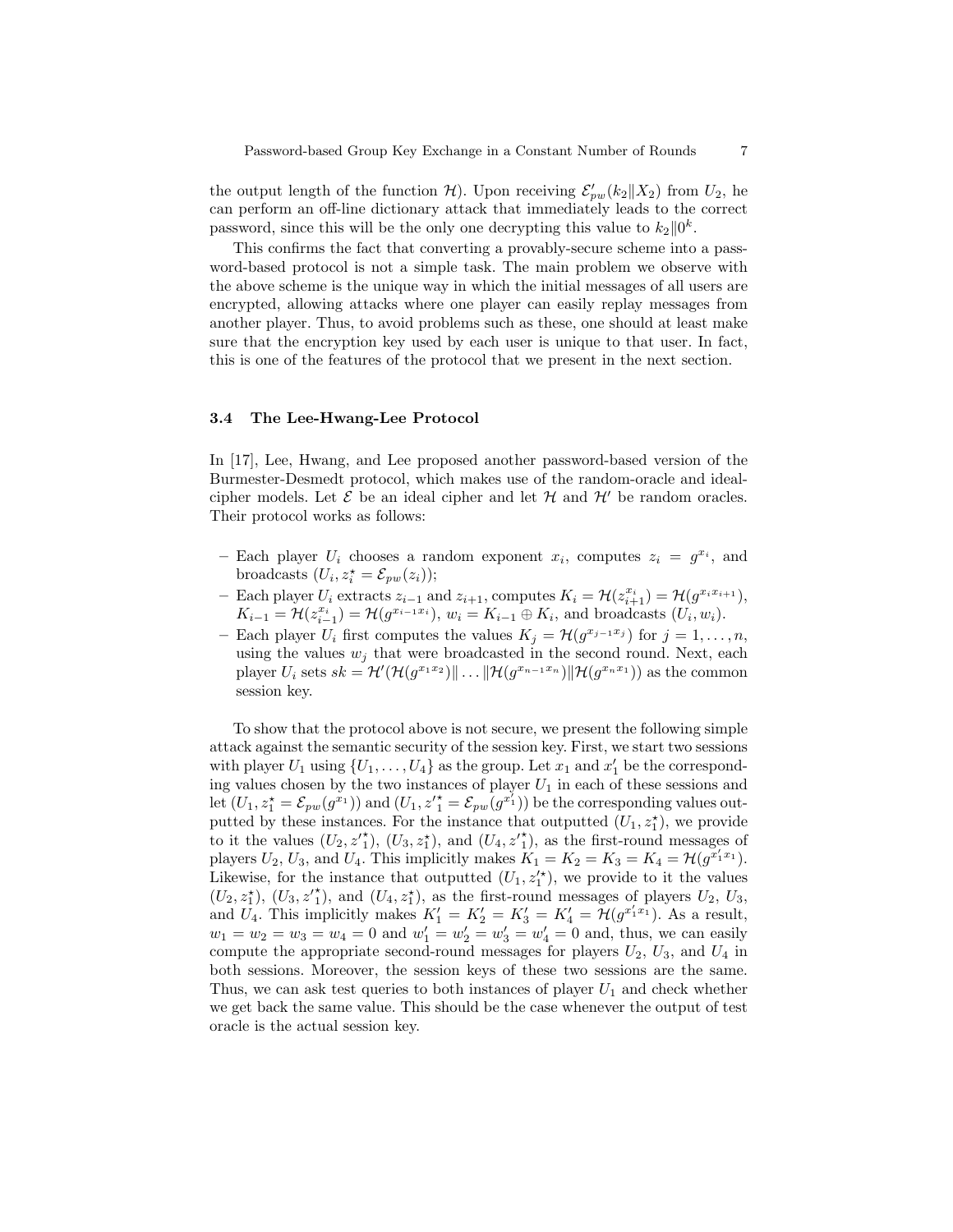## 4 Our protocol

As above, we use the ideal-cipher model. The latter considers a family of random permutations  $\mathcal{E}_k : \mathbb{G} \to \mathbb{G}$  indexed by a  $\ell_{\mathcal{H}}$ -bit key k which are accessible (as well as their inverses) through oracle queries ( $\mathcal E$  and  $\mathcal D$ ). Here we use the password, together with nonces, and the index of the user, to encrypt the values in the first round. Other values are sent in the clear. Also a preliminary round is used during which each player chooses random nonces to be used. This will be crucial to define sessions, and then link the encrypted values all together.

Key generations (for the symmetric encryption  $\mathcal{E}$ , and for the session key) will make use of hash functions  $\mathcal{H}: \{0,1\}^{\star} \to \{0,1\}^{\ell_{\mathcal{H}}}$  and  $\mathcal{G}: \{0,1\}^{\star} \to \{0,1\}^{\ell_{\mathcal{G}}}$ . Key confirmations will apply the function  $\mathcal{A}uth : \{0, 1\}^{\star} \to \{0, 1\}^{\ell_{\mathcal{A}uth}}$ .

### 4.1 Description

The protocol runs as follows:

- 1. Each player  $U_i$  chooses a random nonce  $N_i$  and broadcasts  $(U_i, N_i)$ ;
- 2. The session  $S = U_1 ||N_1|| \dots ||U_i|| N_i \dots ||U_n|| N_n$  is then defined, in which each player has a specific index i, and a specific symmetric key  $k_i = \mathcal{H}(S, i, pw)$ . Each player  $U_i$  chooses a random exponent  $x_i$  and broadcasts  $z_i^* = \mathcal{E}_{k_i}(z_i)$ , where  $z_i = g^{x_i}$ ;
- 3. Each player extracts  $z_{i-1} = \mathcal{D}_{k_{i-1}}(z_{i-1}^{\star})$  and  $z_{i+1} = \mathcal{D}_{k_{i+1}}(z_{i+1}^{\star})$ , and computes the  $Z_i = z_{i-1}^{x_i}$  and  $Z_{i+1} = z_i^{x_{i+1}} = z_{i+1}^{x_i}$ . He then broadcasts  $X_i =$  $Z_{i+1}/Z_i$ ;
- 4. Each player computes his secret as  $K_i = Z_i^n X_i^{n-1} X_{i+1}^{n-2} \cdots X_{i+n-2}$ , and broadcasts his key confirmation  $\mathcal{A}uth_i = \mathcal{A}uth(S, \{z_j^*, X_j\}_j, K_i, i)$ .
- 5. After having received and checked all the key confirmations, each player defined is session key as  $sk_i = \mathcal{G}(S, \{z_j^*, X_j, \mathcal{A}uth_j\}_j, K_i)$ .

#### 4.2 Security Theorem

Here we present the main security result of this paper, whose proof appears in Section 5.

**Theorem 3** Let P the above protocol in which the password is chosen in a dictionary of size N. Then for any adversary A running in time t, that makes at most qactive attempts within at most qSession sessions, his advantage in breaking the semantic security of the session key, in the ideal-cipher model, is upperbounded by:

$$
\begin{aligned} \mathsf{Adv}^{\mathsf{ake}}_P(t) &\leq \frac{2q_{\mathsf{active}}}{N} + 4q_{\mathsf{session}} n \mathsf{Adv}^{\mathsf{ddh}}_{\mathbb{G}}(t) + \frac{2q^2_{\mathcal{G}}}{2^{\ell_{\mathcal{G}}} + \frac{2q^2_{\mathcal{A}uth}}{2^{\ell_{\mathcal{A}uth}}} \\ &+ \frac{8q_{\mathcal{G}} + 2q_{\mathcal{A}uth} + 2q_{\mathcal{D}} + 2nq_{\mathcal{E}}q_{\mathsf{session}} + (q_{\mathcal{E}} + q_{\mathcal{D}})^2}{|\mathbb{G}|} + \frac{2q_{\mathcal{H}}(q_{\mathcal{H}} + q_{\mathcal{D}})}{2^{\ell_{\mathcal{H}}}} \end{aligned}
$$

where  $q_{\mathcal{G}}, q_{\mathcal{H}}, q_{\mathcal{A}uth}, q_{\mathcal{E}}, q_{\mathcal{D}}$  denote the number of oracle queries the adversary is allowed to make to the random oracles  $G, H$  and  $Auth$ , and to the ideal-cipher oracles  $\mathcal E$  and  $\mathcal D$ , respectively.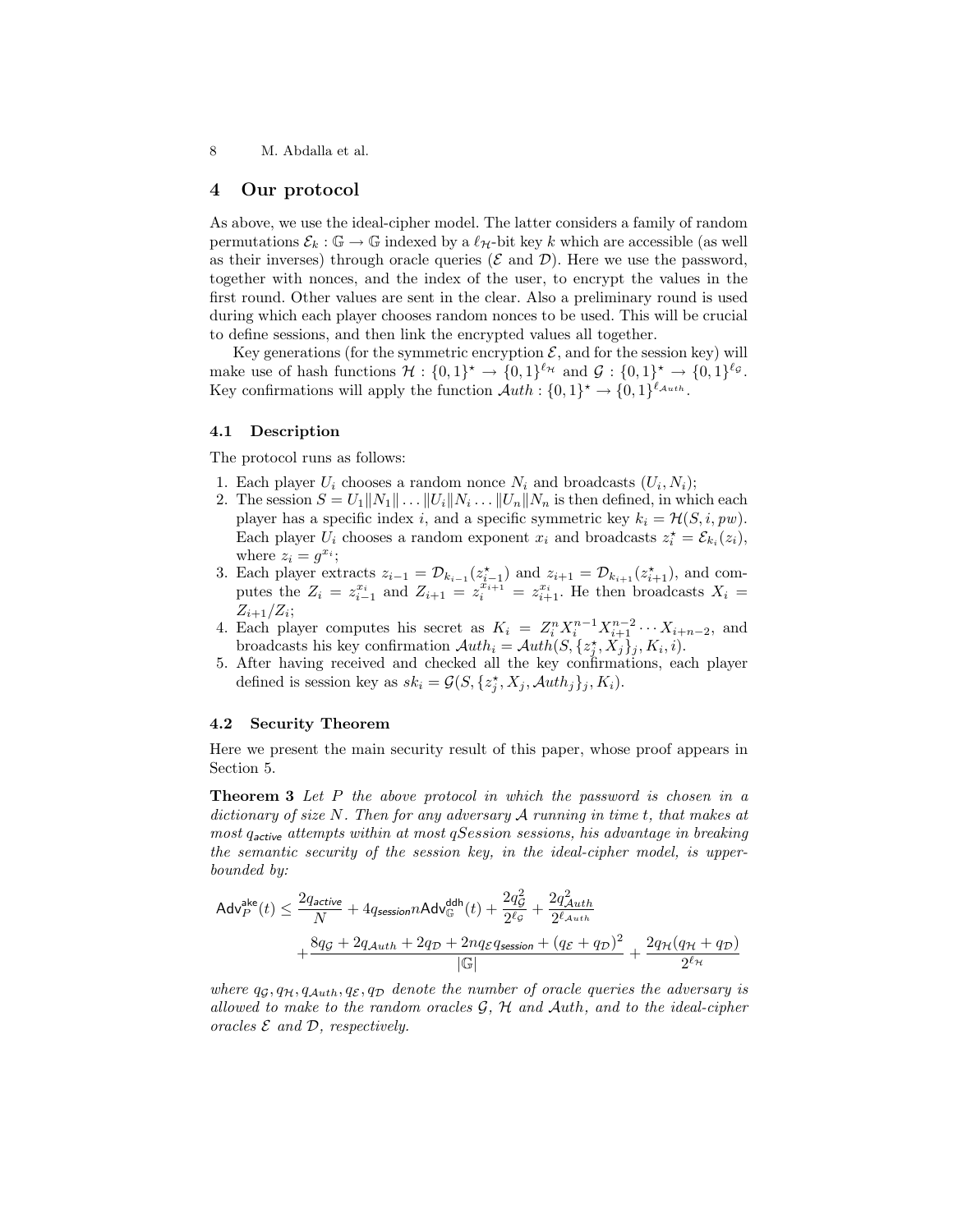This theorem states that the security of the session key is protected against dictionary attacks: the advantage of the adversary essentially grows linearly with the number of active attempts that the adversary makes (i.e., the number of messages that the adversary builds by himself). While the number of sessions includes both active attacks and passive ones (i.e., the session transcripts A passively eavesdropped), the theorem shows that these passive attacks are essentially negligible: a honest transcript does not help a computationally bounded adversary in guessing the password.

## 4.3 On the tightness of Theorem 3

Clearly, Theorem 3 ensures that when building a message by himself, the adversary cannot "test" more than one password per message. Actually, in the proof, we use  $q_{\text{active}}$  to upper-bound the number of players the adversary tries to impersonate and thus the number of different passwords he can inject. Hence, we achieve a stronger security result than the one claimed in Theorem 3. However, it leaves open the possibility of whether an adversary can test several passwords in the same session. Since one may wonder whether a security proof with a tighter reduction could be found, here we present an online dictionary attack against our scheme that shows that this is not the case. More precisely, we exhibit an online dictionary attack in which the adversary can test several passwords in the same session (but still no more than one password for each message!). The idea behind the attack is to create a session in which the number of dishonest players (whose roles are played by the adversary) is twice the number of honest players and to surround each of the honest players with two dishonest players.

Let  $k$  be the number of honest players. The attack works as follows. First, the adversary starts a session in which all the honest players have indices of the form  $3(i-1)+2$  for  $i=1,\ldots,k$ . Then, let  $\{pw_1,\ldots,pw_k\}$  be a list of candidate passwords that an adversary wants to try and let  $i' = 3(i - 1)$ . To test whether  $pw_i$  for  $i = 1, ..., k$  is the correct password, the adversary plays the role of players  $U_{i'+1}$  and  $U_{i'+3}$  and follows the protocol using  $pw_i$  as the password. That is, he chooses random exponents  $x_{i'+1}$  and  $x_{i'+3}$ , computes the values  $z_{i'+1} = g^{x_{i'+1}}$  and  $z_{i'+3} = g^{x_{i'+3}}$ , and then computes  $z_{i'+1}^*$  and  $z_{i'+3}^*$  from  $z_{i'+1}$  and  $z_{i'+3}$  using  $pw_i$  as the password. Let  $X_{i'+2}$  be the value that the honest user  $U_{i'+2}$  outputs in the third round of our protocol. To verify if his guess  $pw_i$ for the password is the correct one, the adversary computes  $z_{i'+2}$  from  $z_{i'+2}^*$ using  $pw_i$  as the password and checks whether  $z_{i'+2}^{x_{i'+3}-x_{i'+1}} = X_{i'+2}$ . This should be the case whenever  $pw_i$  is equal to the actual password.

#### 4.4 Computational Assumptions

Decisional Diffie-Hellman assumption: DDH. The DDH assumption states (roughly) that the distributions  $(g^u, g^v, g^{uv})$  and  $(g^u, g^v, g^w)$  are computationally indistinguishable when  $u, v, w$  are indices chosen uniformly at random. This can be made more precise by defining two experiments,  $DDH^*$  and  $DDH^*$ . In experiment DDH<sup>\*</sup>, the inputs given to the adversary are  $U = g^u$ ,  $V = g^v$ , and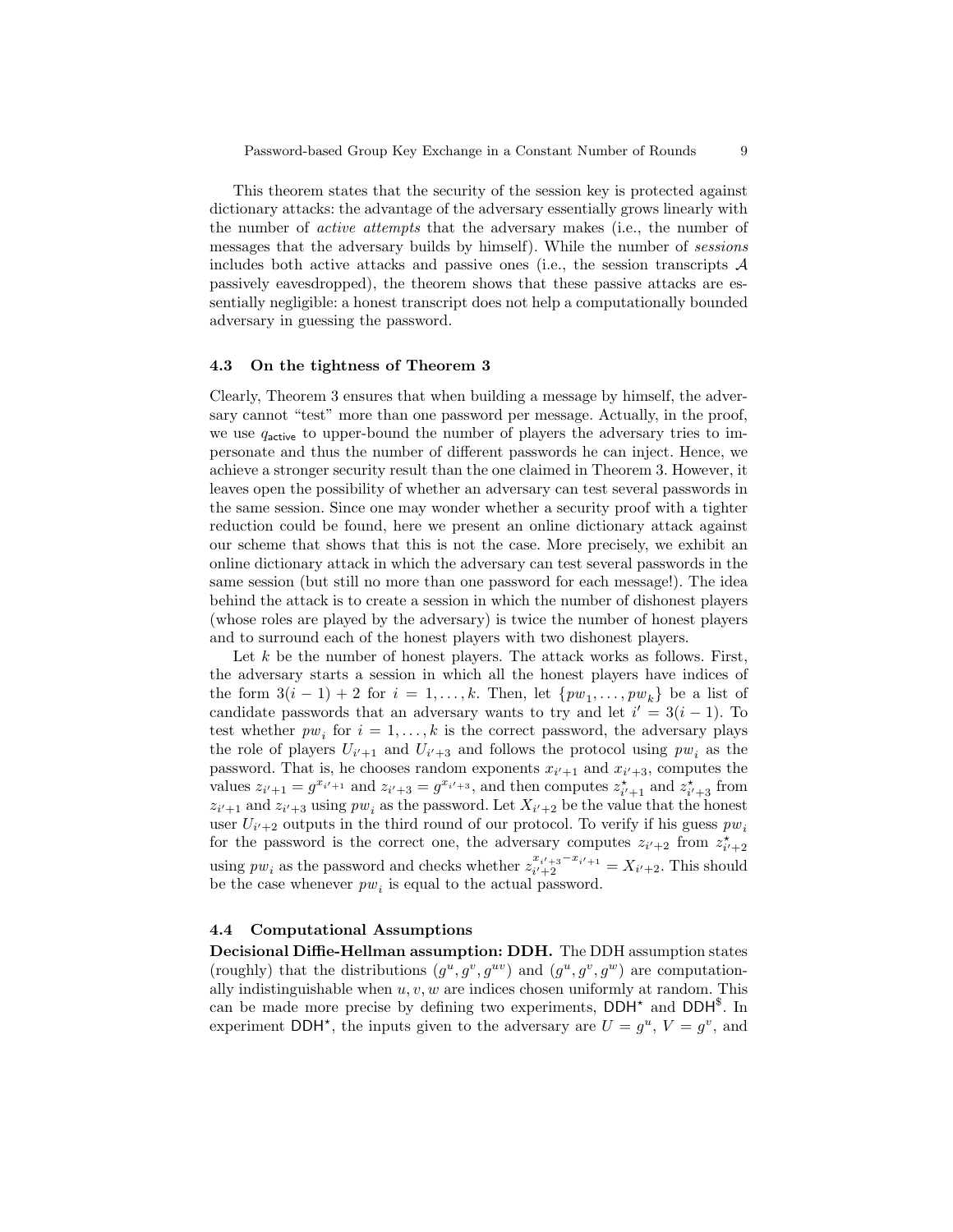$W = g^{uv}$ , where u and v are two random indices. In experiment DDH<sup>\$</sup>, the inputs given to the adversary are  $U = g^u$ ,  $V = g^v$ , and  $W = g^w$ , where u, v, and  $w$  are random indices. The goal of the adversary is to guess a bit indicating the experiment he thinks he is in. A  $(t, \epsilon)$ -distinguisher against DDH for  $\mathbb{G}$  is a probabilistic Turing machine  $\Delta$  with time-complexity t, which is able to distinguish these two distributions with an advantage  $\mathsf{Adv}_{\mathbb{G}}^{\mathsf{ddh}}(\Delta)$  greater than  $\epsilon$ . The **advantage function**  $\mathsf{Adv}_{\mathbb{G}}^{\mathsf{ddh}}(t)$  for the group  $\mathbb{G}$  is then defined as the maximum value of  $\mathsf{Adv}_{\mathbb{G}}^{\mathsf{ddh}}(\Delta)$  over all  $\Delta$  with time-complexity at most t.

Parallel Decisional Diffie-Hellman assumption: PDDH. We define a variant of the DDH problem, we name it the Parallel Decisional Diffie-Hellman problem, which is equivalent to the usual DDH problem. To this aim, we define the two following distributions:

$$
PDH_n^* = \{g^{x_1}, \dots, g^{x_n}, g^{x_1 x_2}, \dots, g^{x_{n-1} x_n}, g^{x_n x_1} | x_1, \dots, x_n \in_R \mathbb{Z}_q \},
$$
  
\n
$$
PDH_n^{\$} = \{g^{x_1}, \dots, g^{x_n}, g^{y_1}, \dots, g^{y_n} | x_1, \dots, x_n, y_1, \dots, y_n \in_R \mathbb{Z}_q \}.
$$

A  $(t, \epsilon)$ -distinguisher against PDDH<sub>n</sub> for  $\mathbb{G}$  is a probabilistic Turing machine  $\Delta$  with time-complexity t, which is able to distinguish these two distributions with an advantage  $\mathsf{Adv}_{\mathbb{G}}^{\mathsf{pddh}_n}(\Delta)$  greater than  $\epsilon$ . The **advantage function**  $\mathsf{Adv}_{\mathbb{G}}^{\mathsf{pddh}_n}(t)$  for the group  $\mathbb{G}$ , is then defined as the maximum value of  $\mathsf{Adv}_{\mathbb{G}}^{\mathsf{pddh}_n}(\Delta)$ over all  $\varDelta$  with time-complexity at most  $t.$ 

Lemma 4 (Equivalence between PDDH<sub>n</sub> and DDH) For any group  $\mathbb{G}$  and any integer n, the PDDH<sub>n</sub> and the DDH problems are equivalent: for any time bound T,

$$
\mathsf{Adv}^{\mathsf{ddh}}_{\mathbb{G}}(T) \leq \mathsf{Adv}^{\mathsf{pddh}_n}_{\mathbb{G}}(T) \leq n \mathsf{Adv}^{\mathsf{ddh}}_{\mathbb{G}}(T).
$$

Proof. We omit the proof of this lemma in this version of the paper as it follows from a standard hybrid argument [13, 14] with  $n+1$  hybrid experiments, in which the first  $i$  DDH values are replaced by random ones in the  $i$ -th hybrid experiment for  $i \in \{0, \ldots, n\}$ . In fact, a proof of this lemma was implicitly made in the proceedings version of the paper by Katz and Yung in Crypto 2003 [15] when showing an upper bound for the probability distance between the experiments  $\mathsf{Fake}_n$  and Real. Moreover, in the full version of their paper, they provide an even tighter security reduction between these two problems.

In our security analysis, we will need a challenger that outputs a new tuple either from PDH<sub>n</sub><sup>2</sup> or PDH<sub>n</sub><sup>3</sup>, according to an input bit. That is, we have a fixed bit  $\beta$ , and for any new query S, Chall<sup> $\beta$ </sup>(S) outputs a new tuple from PDH<sup>\*</sup><sub>n</sub> if  $\beta = 0$ , or from PDH<sup>§</sup>, if  $\beta = 1$ . If the same S is queried again, then the same output tuple is returned. It is a well-known result that after  $q$  queries to the challenger, any adversary in time t cannot guess the bit  $\beta$  with advantage larger than  $q \times \mathsf{Adv}_{\mathbb{G}}^{\mathsf{pddh}_n}(t) \leq qn \times \mathsf{Adv}_{\mathbb{G}}^{\mathsf{ddh}}(t).$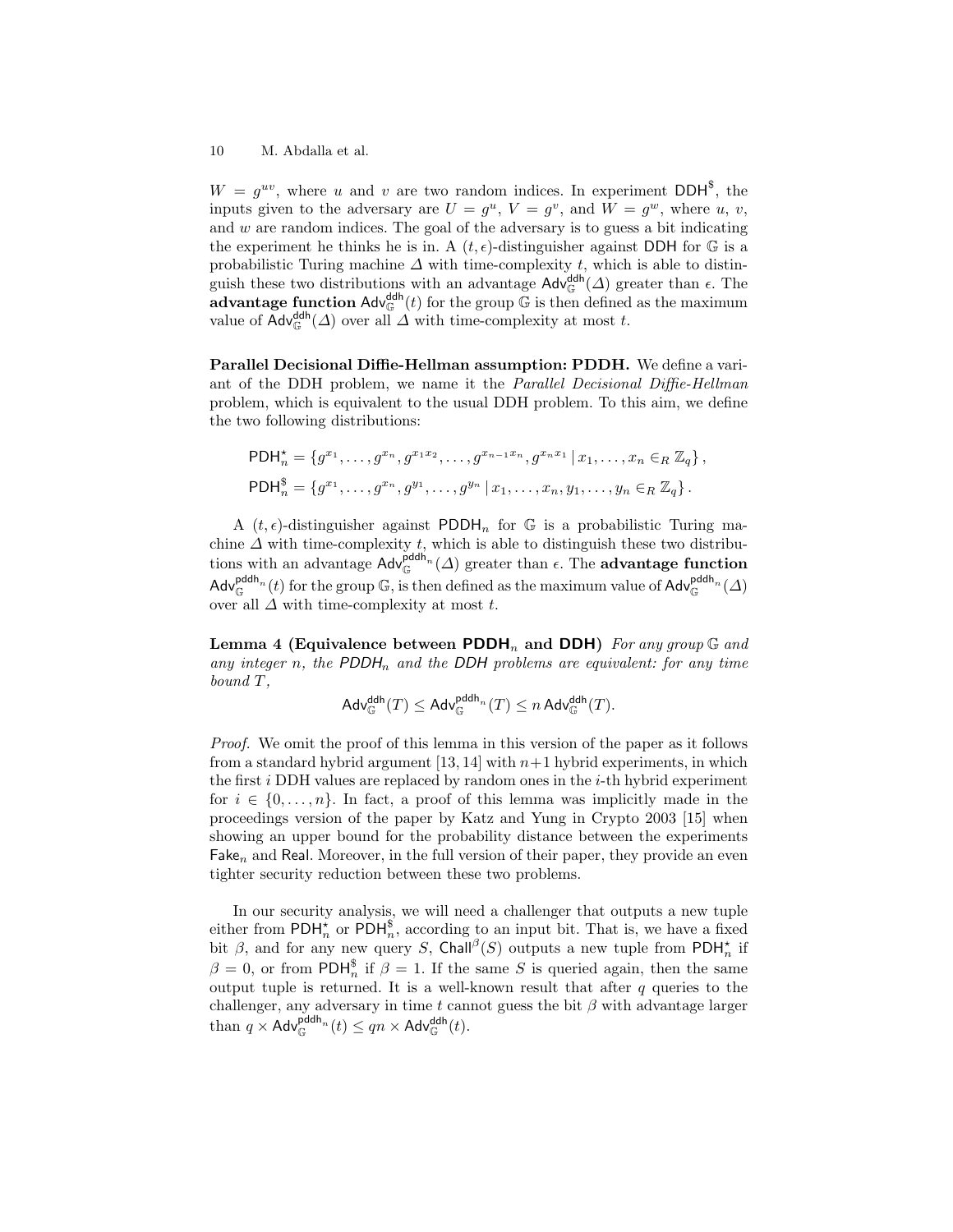# 5 Proof of Theorem 3

We proceed by defining several experiments (or *games*), the first one being the real-world experiment (in which the success of the adversary in outputting  $b' = b$ — denoted by event  $S$  — is larger than  $(1 + \mathsf{Adv}^{\mathsf{ake}}(\mathcal{A}))/2$  by definition), the last one being a trivially secure experiment in which the success of the adversary is straightforwardly 1/2.

**Game G<sub>0</sub>:** This is the real attack game, in the random-oracle and ideal-cipher models.

**Game G<sub>1</sub>:** We simulate the random oracles  $\mathcal{G}$ ,  $\mathcal{H}$  and  $\mathcal{A}uth$  in a classical way using the lists  $\Lambda_G$ ,  $\Lambda_H$  and  $\Lambda_{\mathcal{A}uth}$ , with a random value for any new query, and we cancel executions (by halting the simulation and declaring the adversary successful) in which a collision occurs in the output of hash functions. The probability of such bad event is upper-bounded by the birthday paradox.

$$
\left|\Pr[\mathsf{S}_1]-\Pr[\mathsf{S}_0]\right|\leq \frac{q^2_{\mathcal{G}}}{2^{\ell_{\mathcal{G}}}}+\frac{q^2_{\mathcal{H}}}{2^{\ell_{\mathcal{H}}}+\frac{q^2_{\mathcal{A}uth}}{2^{\ell_{\mathcal{A}uth}}}.
$$

**Game**  $G_2$ **:** In this game, we start to control the simulation of the ideal cipher by maintaining a list  $\Lambda$  that keeps track of the previous queries-answers and that links each query to a specific user. Members of the list  $\Lambda$  are of the form  $(type, S, i, \alpha, k, z, z^*)$ , where  $type \in \{enc, dec\}$ . Such record means that  $\mathcal{E}_k(z) = z^*$ , and type indicates which kind of queries generated the record. The index i indicates which player is associated with the key  $k$ , while  $S$  indicates the session with which we are dealing. These values are both set to  $\perp$  if k does not come from a H query of the form  $(S, i, *)$  with  $i \in \{1, ..., n\}$ , and S of any form. The element  $\alpha$  will be explained later.

- On encryption query  $\mathcal{E}_k(z)$ , we look for a record  $(\cdot, \cdot, \cdot, \cdot, k, z, *)$  in  $\Lambda$ . If such a record exists, we return its last component. Otherwise, we choose uniformly at random  $z^* \in \mathbb{G}$ , add (enc,  $\bot$ ,  $\bot$ ,  $\bot$ ,  $k$ ,  $z$ ,  $z^*$ ) to  $\Lambda$ , and return  $z^*$ .
- On decryption query  $\mathcal{D}_k(z^*)$ , we look for a record  $(\cdot, \cdot, \cdot, k, \ast, z^*)$  in  $\Lambda$ . If such a record exists, we return its sixth component. Otherwise, we distinguish two sub-cases, by looking up in  $\Lambda_H$  if k has been returned to a hash query of the form  $(S, i, *)$ : if it the case, we choose z at random in  $\mathbb{G}^* = \mathbb{G}\backslash\{0\}$ and update the list  $\Lambda$  with (dec,  $S, i, \perp, k, z, z^*$ ); otherwise, we choose  $z$  at random in  $\mathbb{G}^*$  and update the list  $\Lambda$  with (dec,  $\bot, \bot, \bot, k, z, z^*$ ). In both cases, the decryption query on  $z^*$  is answered with z.

Such a simulation is perfect, except for the following three points. First, collisions may appear that contradict the permutation property of the ideal-cipher: the probability can be upper-bounded by  $(q_{\mathcal{E}}+q_{\mathcal{D}})^2/2|\mathbb{G}|$ . Second, we avoided z being equal to 1 in the decryption queries. Finally, in the case of the decryption query simulation, one will cancel executions (by halting the simulation and declaring the the adversary successful) if the value  $k$  (involved in a decryption query) is output later by  $H$ . Fortunately, this happens with probability at most  $q_H/2^{\ell_H}$ for each decryption query. Intuitively, as it will become clear in the next games,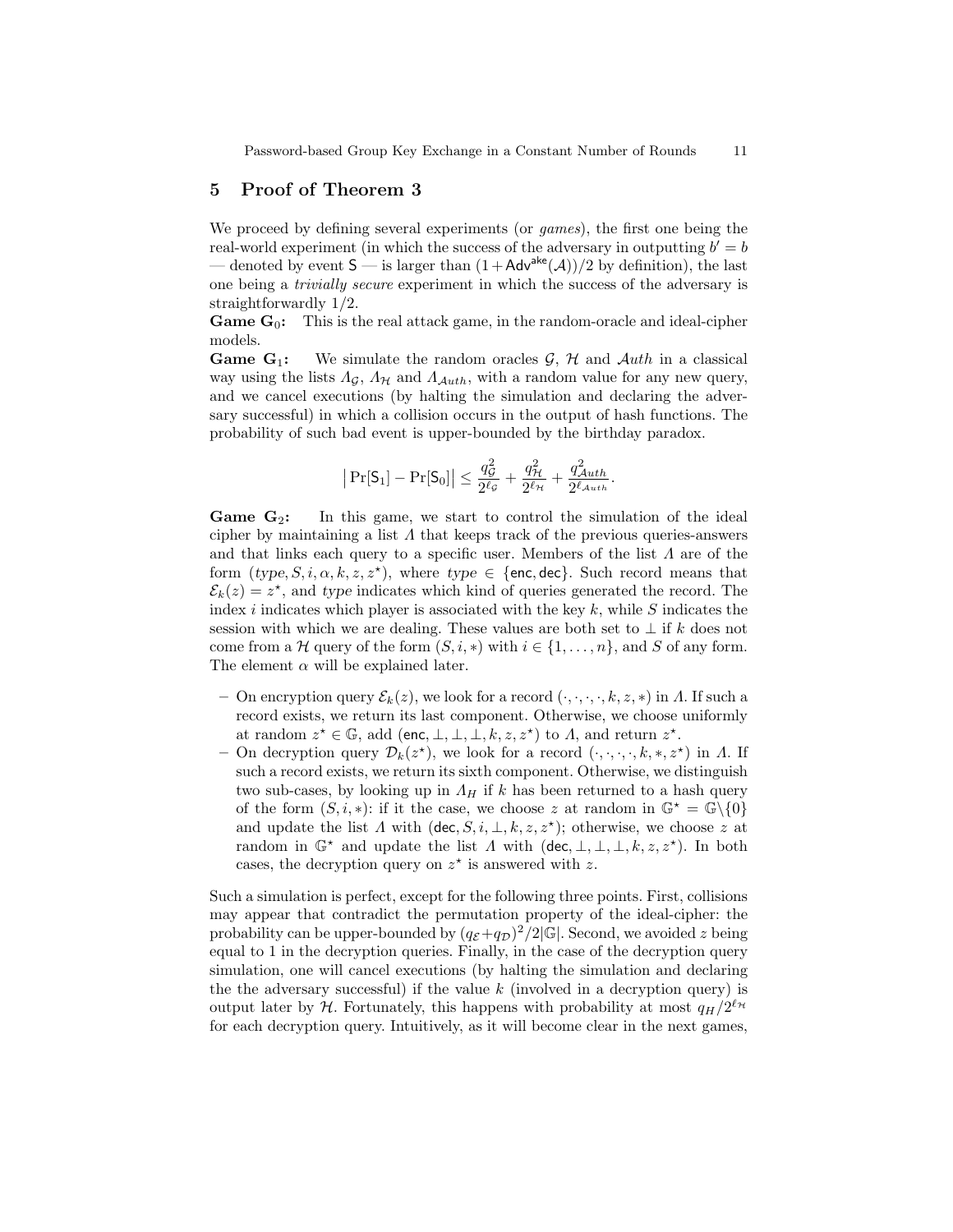we indeed want to make sure that, for any  $k$  involved in a decryption query, if k comes from a H query, we know the corresponding pair  $(S, i)$ . All being considered, such bad events are unlikely:

$$
\big|\Pr[S_2]-\Pr[S_1]\big|\leq \frac{(q_{\mathcal{E}}+q_{\mathcal{D}})^2}{2|\mathbb{G}|}+\frac{q_{\mathcal{D}}}{|\mathbb{G}|}+\frac{q_{\mathcal{H}}q_{\mathcal{D}}}{2^{\ell_{\mathcal{H}}}}
$$

.

**Game**  $G_3$ **:** In this game, we change the simulation of the decryption queries, and make use of our challenger to embed an instance of the PDH problem in the protocol simulation. In this game, we set  $\beta = 0$ , so that our challenger Chall<sup> $\beta$ </sup>(·) output tuples  $(\zeta_1,\ldots,\zeta_n,\gamma_1,\ldots,\gamma_n)$  according to the PDH<sup>\*</sup><sub>n</sub> distribution. We use these  $(2n)$ -tuples to properly simulate the decryption queries.

More precisely, we issue a new tuple each time a new session  $S$  appears in a decryption query. But if several queries are asked with the same  $S$ , the challenger outputs the same tuple, so we will derive many related instances, granted the random self-reducibility. The latter tells us that, given one tuple outputted by the challenger, then for any randomly chosen  $(\alpha_1, \ldots, \alpha_n)$ , the tuple  $(\zeta_1^{\alpha_1}, \ldots, \zeta_n^{\alpha_n}, \gamma_1^{\alpha_1 \alpha_2}, \ldots, \gamma_n^{\alpha_n \alpha_1})$  has the same distribution as the original one.

We make use of this property as follows, by modifying the first sub-case previously considered for new decryption queries.

- On a new decryption query  $\mathcal{D}_k(z^*)$ , such that  $k = \mathcal{H}(S, i, *)$  was previously obtained from H for some valid index i, we query Chall<sup>β</sup>(S) in order to get a tuple  $(\zeta_1,\ldots,\zeta_n,\gamma_1,\ldots,\gamma_n)$ . We then randomly choose  $\alpha \in \mathbb{Z}_q^*$ , add  $(\text{dec}, S, i, \alpha, k, z = \zeta_i^{\alpha}, z^{\star})$  to  $\Lambda$ , and return z.

Above, we have defined the list  $\Lambda$  whose elements are of the form  $(typ, S, i, \Lambda)$  $\alpha, k, z, z^*$ ). The component ' $\alpha$ ' now comes into play. This element is an exponent indicating how we applied the random self-reducibility of the PDDH problem, to the instance generated by the challenger upon the request  $S: X = \zeta_i^{\alpha}$ . Here, the element  $\alpha$  can only be defined if S and i are known (in order to know which tuple, and which  $\zeta_i$ , we are working with.) If  $\alpha$  is unknown to the simulator, we set  $\alpha = \perp$ .

This change does not modify the view of the adversary, so:  $Pr[S_3] = Pr[S_2]$ . **Game**  $G_4$ **:** We are now ready to simulate the **Send** queries in a different way, but only in the second and third rounds: when the session  $S$  is defined, user i computes the symmetric keys as before  $k_j = \mathcal{H}(S, j, pw)$ , for all j. We thus know we are working with the tuple  $(\zeta_1, \ldots, \zeta_n, \gamma_1, \ldots, \gamma_n)$ .

In the second round,  $U_i$  randomly chooses a value  $z_i^* \in \mathbb{G}$  to be broadcasted, and asks  $z_i = \mathcal{D}_{k_i}(z_i^*)$ , using the above simulation (which leads to add  $\alpha_i$  to the list  $\Lambda$ , unless  $z_i^*$  already appeared as an encryption result. But the latter event cannot happen with probability greater than  $q_{\mathcal{E}}/|\mathbb{G}|$ .)

In the third round,  $U_i$  recovers  $z_{i-1} = \mathcal{D}_{k_{i-1}}(z_{i-1}^*)$  and  $z_{i+1} = \mathcal{D}_{k_{i+1}}(z_{i+1}^*)$ . But then, two situations may appear:

−  $z_{i-1}^*$  and  $z_{i+1}^*$  have been simulated according to the above simulation of the second round, and then one gets  $\alpha_{i-1}$  and  $\alpha_{i+1}$  in the list  $\Lambda$  such that  $z_{i-1} = \zeta_{i-1}^{\alpha_{i-1}}$  and  $z_{i+1} = \zeta_{i+1}^{\alpha_{i+1}};$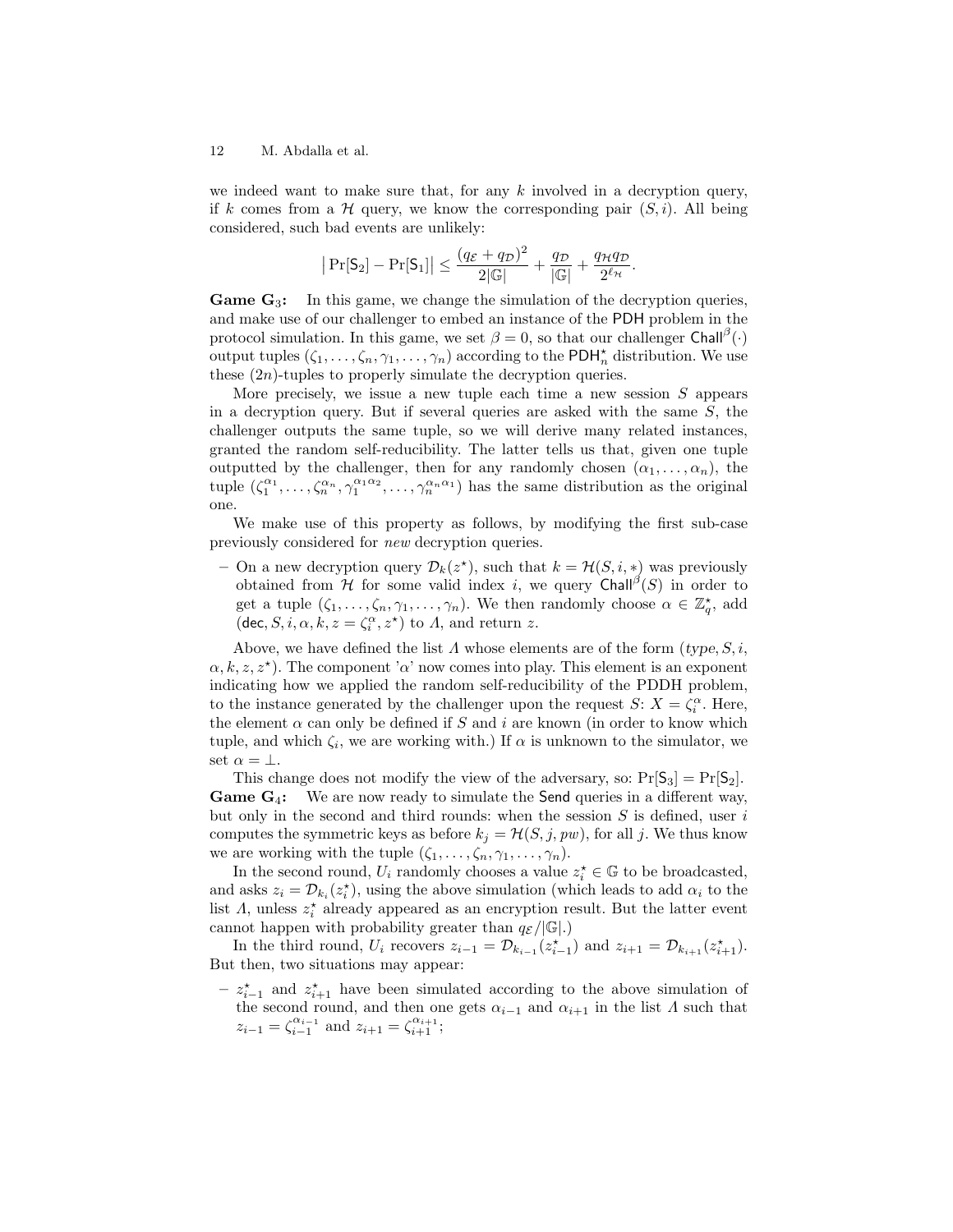– one of the  $z_j^*$  has been previously answered by the encryption oracle in response to an attacker query  $\mathcal{E}_k(z^*)$ , where  $k = \mathcal{H}(S, j, pw)$  is the correct key for player  $U_j$  in session S. We denote such an event by Encrypt. In such a case, we stop the simulation, letting the adversary win.

If everything runs smoothly, one gets

$$
z_i = \zeta_i^{\alpha_i} \quad z_{i-1} = \zeta_{i-1}^{\alpha_{i-1}} \quad z_{i+1} = \zeta_{i+1}^{\alpha_{i+1}}.
$$

One can then correctly compute

$$
Z_i=\text{CDH}(z_{i-1},z_i)=\gamma_{i-1}^{\alpha_{i-1}\alpha_i}\quad Z_{i+1}=\text{CDH}(z_i,z_{i+1})=\gamma_i^{\alpha_i\alpha_{i+1}}.
$$

One then broadcasts  $X_i = Z_{i+1}/Z_i$ . After this final round, everybody can compute the session key as before. The simulation is still perfect, unless the above bad events happen:

$$
\big|\Pr[S_4]-\Pr[S_3]\big|\leq \frac{\text{qg}q_{\text{passive}}}{|\mathbb{G}|}+\Pr[\mathsf{Encrypt}_4]\leq \frac{\text{nqg}q_{\text{session}}}{|\mathbb{G}|}+\Pr[\mathsf{Encrypt}_4].
$$

**Game**  $G_5$ **:** Since it is clear that the security of the above scheme still relies on the DDH assumption, we now flip the bit  $\beta$  to 1, in order to receive tuples  $(\zeta_1,\ldots,\zeta_n,\gamma_1,\ldots,\gamma_n)$  according to the PDH<sup>\$</sup><sub>n</sub> distribution (in which the  $y_i$ 's denote the values  $\log_q \gamma_i$ ).

$$
\big|\Pr[\mathsf{S}_5]-\Pr[\mathsf{S}_4]\big|\leq q_{\text{session}}\mathsf{Adv}_{\mathbb{G}}^{\mathsf{pddh}_n}(t)\\ \big|\Pr[\mathsf{Encrypt}_5]-\Pr[\mathsf{Encrypt}_4]\big|\leq q_{\text{session}}\mathsf{Adv}_{\mathbb{G}}^{\mathsf{pddh}_n}(t).
$$

**Game G<sub>6</sub>:** In order to stop active attacks, where the adversary forges flows, we modify the computation of the key confirmations: we replace the function Auth by a private one  $\mathcal{A}uth'$ :  $\mathcal{A}uth_i = \mathcal{A}uth'(S, \{z_j^*, X_j\}_j, K_i, i)$ , where

$$
K_i = Z_i^n X_i^{n-1} X_{i+1}^{n-2} \cdots X_{i+n-2} = \gamma_{i-1}^{n\alpha_{i-1}\alpha_i} X_i^{n-1} X_{i+1}^{n-2} \cdots X_{i+n-2}
$$
  
=  $g^{n(\alpha_{i-1}\alpha_i y_{i-1})} X_i^{n-1} X_{i+1}^{n-2} \cdots X_{i+n-2}.$ 

Let us list all the information a (powerful) adversary may have, from all the  $X_i$ sent by  $U_j$  in the S-th session:

$$
\log X_j = y_j(\alpha_j \alpha_{j+1}) - y_{j-1}(\alpha_{j-1} \alpha_j) = A_j y_j - A_{j-1} y_{j-1}.
$$

As explained in [15], this does not leak any information about  $y_{i-1}$ , since the above system contains only  $n-1$  independent equations with n unknowns. Any value for  $y_{n-1}$  is thus possible and would determine all the other values.

Therefore, after this modification, the probability for the adversary to see the difference between the current and the previous experiments is to query  $\mathcal{A}uth(S, \{z_j^*, X_j\}_j, K_i, i)$ , which is upper-bounded by  $q_{\mathcal{A}uth}/\mathbb{G}$ .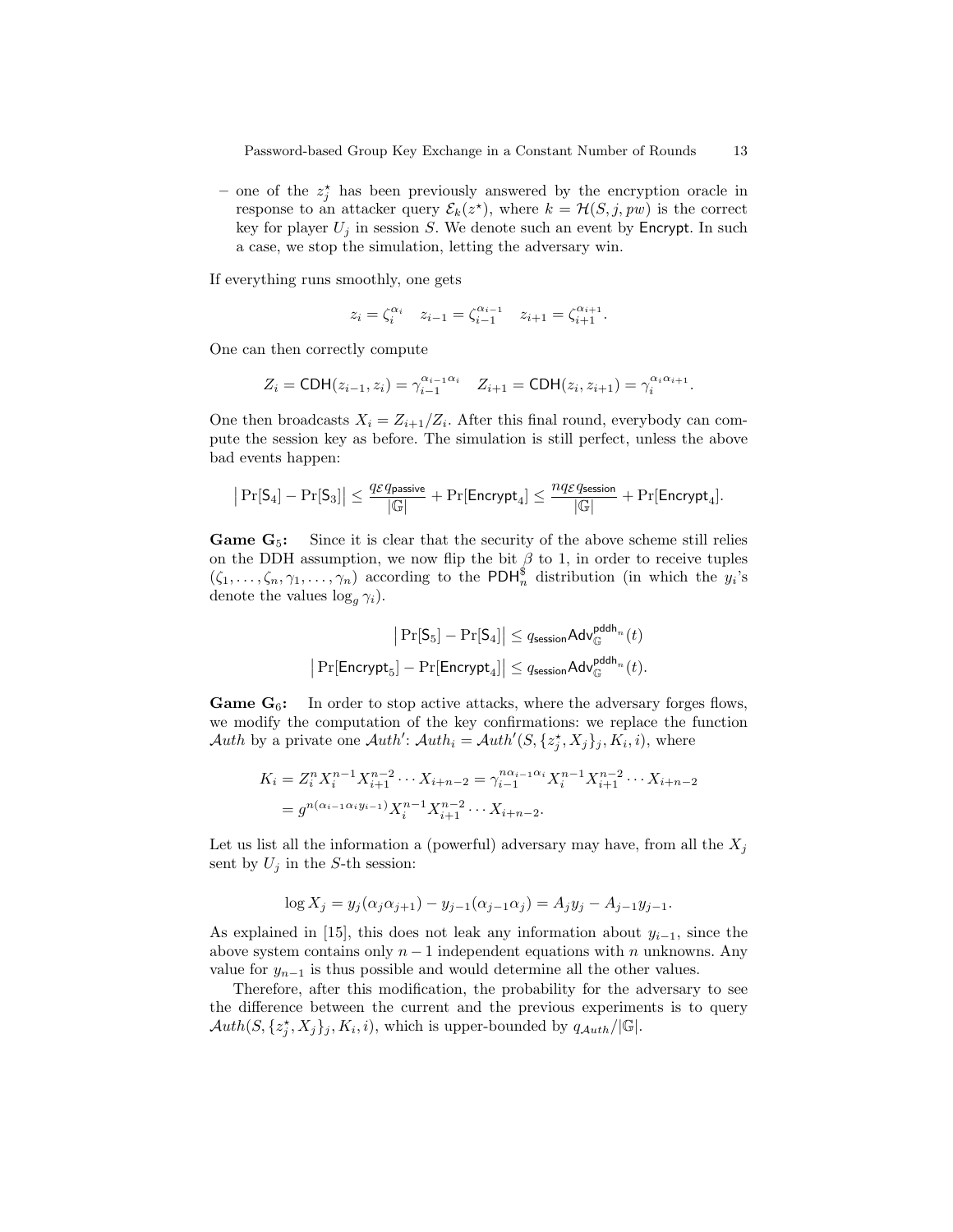$$
\big|\Pr[S_6]-\Pr[S_5]\big|\leq \frac{q_{\mathcal{A}uth}}{|\mathbb{G}|}\qquad \big|\Pr[\mathsf{Encrypt}_6]-\Pr[\mathsf{Encrypt}_5]\big|\leq \frac{q_{\mathcal{A}uth}}{|\mathbb{G}|}.
$$

**Game**  $G_7$ **:** Finally, we now derive the session keys using a private random oracle  $\mathcal{G}'$ :  $sk_i = \mathcal{G}'(S, \{z_j^*, X_j, \mathcal{A}uth_j\}_j)$ . As above, after the modification of the derivation of the session key, the probability for the adversary to see the difference between the current and the previous experiments is to query  $\mathcal{G}(S, \{z_j^*, X_j, \mathcal{A}uth_j\}_j, K_i)$ . Since the previous game, we know that inside each session, all the honest users have the same view, and thus theses queries are identical: the probability of such an event can also be upper-bounded by  $q_G/|\mathbb{G}|$ , since no information has been leaked about  $K_i$  (except it does not correspond to the Auth queries asked above.)

$$
\left| \Pr[S_7] - \Pr[S_6] \right| \le \frac{q_{\mathcal{G}}}{|\mathbb{G}| - q_{\mathcal{A}uth}} \le \frac{2q_{\mathcal{G}}}{|\mathbb{G}|}
$$

$$
\left| \Pr[\mathsf{Encrypt}_7] - \Pr[\mathsf{Encrypt}_6] \right| \le \frac{q_{\mathcal{G}}}{|\mathbb{G}| - q_{\mathcal{A}uth}} \le \frac{2q_{\mathcal{G}}}{|\mathbb{G}|}.
$$

Furthermore, because the private oracle  $\mathcal{G}'$  is private to the simulator, it is clear that

$$
\Pr[S_7] = \frac{1}{2}.
$$

**Game**  $G_8$ **:** In order to conclude the proof, we need to upper-bound the event Encrypt<sub>7</sub>. One can note that the password  $pw$  is only used in the simulation of the second and third rounds, to compute  $z_i$ ,  $z_{i-1}$  and  $z_{i+1}$  (using the elements  $\zeta_i, \zeta_{i-1}$  and  $\zeta_{i+1}$ , but eventually, we output  $X_i$  only, which are computed from the  $\gamma_{i-1}$  and  $\gamma_i$ . The latter is totally independent of the former.

We can thus simplify the simulation of the second and third rounds: In the second round,  $U_i$  randomly chooses  $z_i^* \in \mathbb{G}$ , and sends it (this is exactly as before.) However no decryption is needed. In the third round,  $U_i$  simply computes and sends  $X_i = \gamma_i / \gamma_{i-1}$  (this is just to make sure that the product of the  $X_i$  is equal to 1, but we just need random elements satisfying this relation, since they do not appear anywhere else.) This is a perfect simulation, since one does not need anymore to compute  $K_i$ .

At this point, the password is never used, and can thus be chosen at the very end only, which makes clear that probability of the Encrypt event is less than the number of first flows manufactured by the adversary, divided by N. The latter part is upper-bounded by  $q_{\text{active}}$ :

$$
\Pr[\mathsf{Encrypt}_7] = \Pr[\mathsf{Encrypt}_8] \le q_{\mathsf{active}}/N.
$$

In the above, we used the fact that collisions in the output of  $H$  have been eliminated in previous games.

Putting all equations together, one easily gets the announced bound.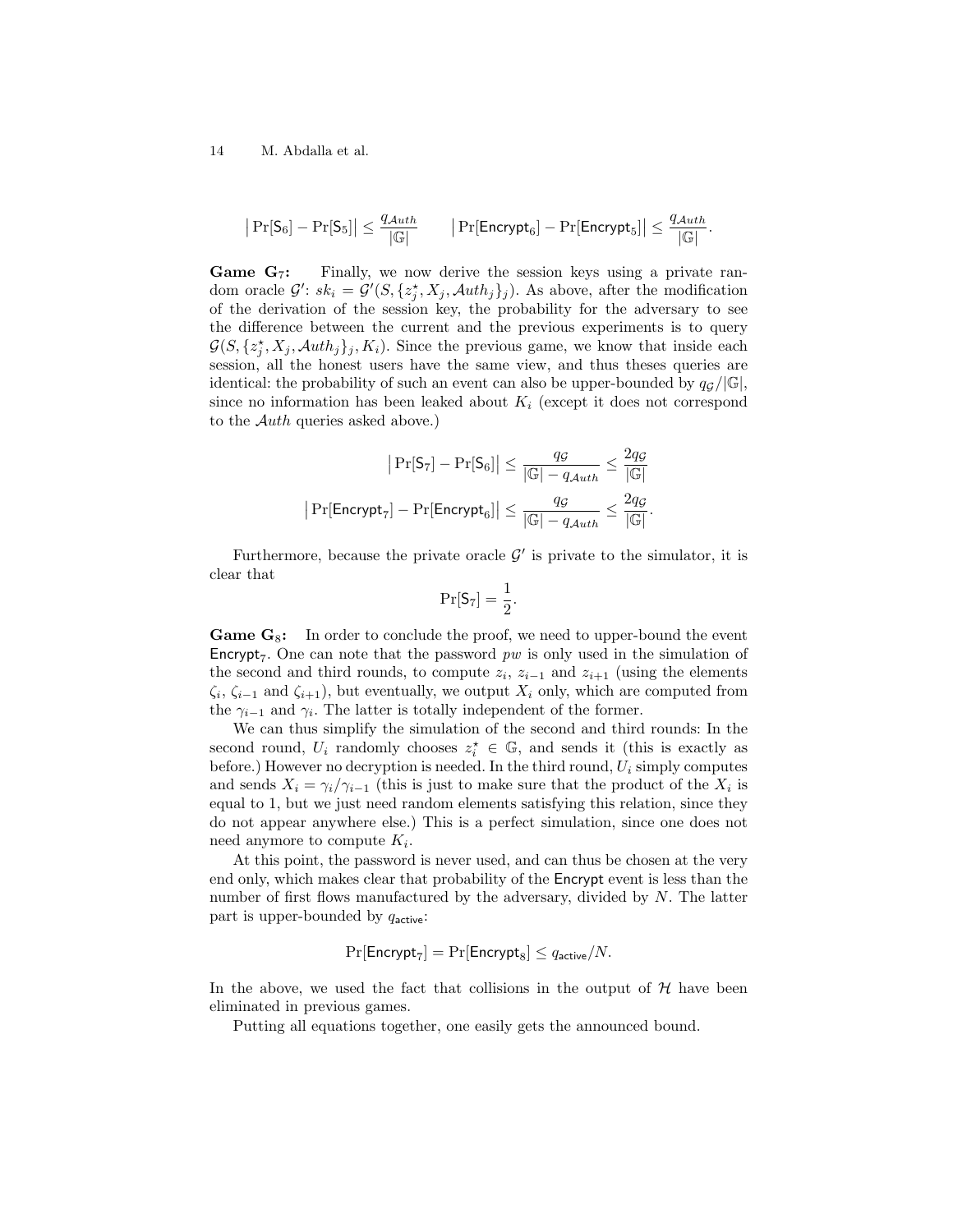# 6 Conclusion

We described a constant-round password-based key exchange protocol for group, derived from the Burmester-Desmedt scheme. The protocol is proven secure against dictionary attacks under the DDH assumption, in the ideal-cipher and random oracle models. It remains an open problem to find a scheme whose security depends on the number of active sessions rather than on the number of manufactured flows.

# Acknowledgements

The first and fourth authors were supported in part by France Telecom R&D as part of the contract CIDRE, between France Telecom R&D and Ecole normale ´ supérieure. The third author was supported by the Director, Office of Science, Office of Advanced Scientific Computing Research, Mathematical Information and Computing Sciences Division, of the U.S. Department of Energy under Contract No. DE-AC03-76SF00098. This document is report LBNL-59542. See http://www-library.lbl.gov/disclaimer.

# References

- 1. Michel Abdalla, Pierre-Alain Fouque, and David Pointcheval. Password-based authenticated key exchange in the three-party setting. In Serge Vaudenay, editor, PKC 2005: 8th International Workshop on Theory and Practice in Public Key Cryptography, volume 3386 of Lecture Notes in Computer Science, pages 65–84, Les Diablerets, Switzerland, January 23–26, 2005. Springer-Verlag, Berlin, Germany.
- 2. Michel Abdalla and David Pointcheval. Simple password-based encrypted key exchange protocols. In Alfred Menezes, editor, Topics in Cryptology – CT-RSA 2005, volume 3376 of Lecture Notes in Computer Science, pages 191–208, San Francisco, CA, USA, February 14–18, 2005. Springer-Verlag, Berlin, Germany.
- 3. Mihir Bellare, David Pointcheval, and Phillip Rogaway. Authenticated key exchange secure against dictionary attacks. In Bart Preneel, editor, Advances in Cryptology – EUROCRYPT 2000, volume 1807 of Lecture Notes in Computer Science, pages 139–155, Bruges, Belgium, May 14–18, 2000. Springer-Verlag, Berlin, Germany.
- 4. Mihir Bellare and Phillip Rogaway. Optimal asymmetric encryption: How to encrypt with RSA. In Alfredo De Santis, editor, Advances in Cryptology – EU-ROCRYPT'94, volume 950 of Lecture Notes in Computer Science, pages 92– 111, Perugia, Italy, May 9–12, 1994. Springer-Verlag, Berlin, Germany. http: //www-cse.ucsd.edu/users/mihir.
- 5. Emmanuel Bresson, Olivier Chevassut, and David Pointcheval. Provably authenticated group Diffie-Hellman key exchange – the dynamic case. In Colin Boyd, editor, Advances in Cryptology – ASIACRYPT 2001, volume 2248 of Lecture Notes in Computer Science, pages 290–309, Gold Coast, Australia, December 9–13, 2001. Springer-Verlag, Berlin, Germany.